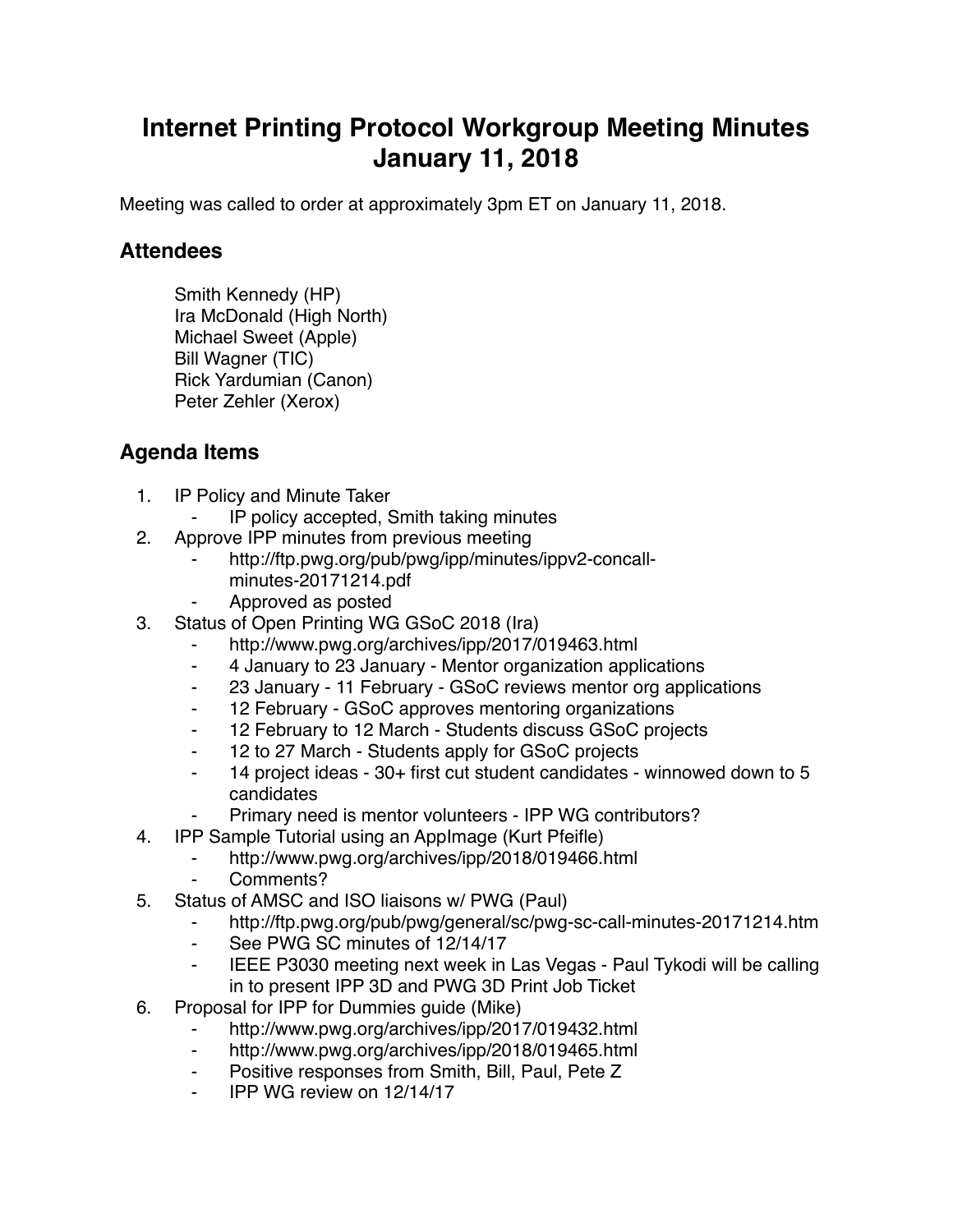- Schedule TBD
- Pete: Need something ("executive summary") to explain why managers should push for IPP over legacy protocols
	- Ira: "IPP value proposition" marketing document
	- ⁃ Need both: low-level management and engineers need the "how-to" guide, high-level management needs an executive summary/ elevator pitch so they feel comfortable
	- Pete: always fighting to convince management to change from older legacy protocols to IPP
	- ⁃ This guide needs the "bigs words with explanations", executive summary needs familiar "buzz words"
- PR #1: Intro text from Pete
	- Need to break out references to reference appendix
	- ⁃ Historical content is more for the executive summary
	- Merge PR and review subsequent edits.
- 1. PWG5100.5 Issue#68 Send-Document attributes (Smith)
	- http://www.pwg.org/archives/ipp/2018/019467.html
	- Expand 3.5 Send-Document and 3.6 Send-URI to list attribute groups
- 2. Status of Get-User-Printer-Attributes (Smith)
	- https://ftp.pwg.org/pub/pwg/ipp/registrations/reg-ippgupa-20171214.pdf
	- ⁃ IPP WG approved 12/14/17
	- Schedule register w/ IANA
- 3. Status of IPP Presets (Smith)
	- https://ftp.pwg.org/pub/pwg/ipp/registrations/reg-ipppreset-20171214.pdf
	- ⁃ IPP WG approved 12/14/17
	- Schedule register w/ IANA
- 4. Status of IPP HTTP Authentication white paper (Smith)
	- http://ftp.pwg.org/pub/pwg/ipp/whitepaper/tb-ippauth-20171205-rev.pdf
	- PWG F2F review on 11/16/17
	- Schedule TBD
- 5. Status of Multipurpose Tray best practices (Mike)
	- ⁃ http://www.pwg.org/archives/ipp/2017/019430.html
	- ⁃ http://ftp.pwg.org/pub/pwg/ipp/wd/wd-sweet-mptray-20171127.pdf
	- ⁃ IPP WG review on 12/14/17
	- ⁃ Schedule IPP WG last call ends on January 24, 2018
	- If approved, published to ipp/whitepaper/tb-ippmptray-yyyymmdd.pdf
- 6. Status of Job Save Password (Smith)
	- https://ftp.pwg.org/pub/pwg/ipp/whitepaper/tbsavepassword-20171205.pdf
	- ⁃ IPP WG review on 12/14/17 two distinct use cases
	- ⁃ Maybe refactor to "job-save-accesses (1setOf collection)"
		- Use IPP Scan's "destination-accesses" operation attribute as a template/model
	- Schedule TBD
- 7. Review of IPP System Service (Ira/Mike)
	- http://ftp.pwg.org/pub/pwg/ipp/wd/wd-ippsystem10-20171117-rev.pdf
	- ⁃ Prototype draft PWG F2F review on 11/15/17